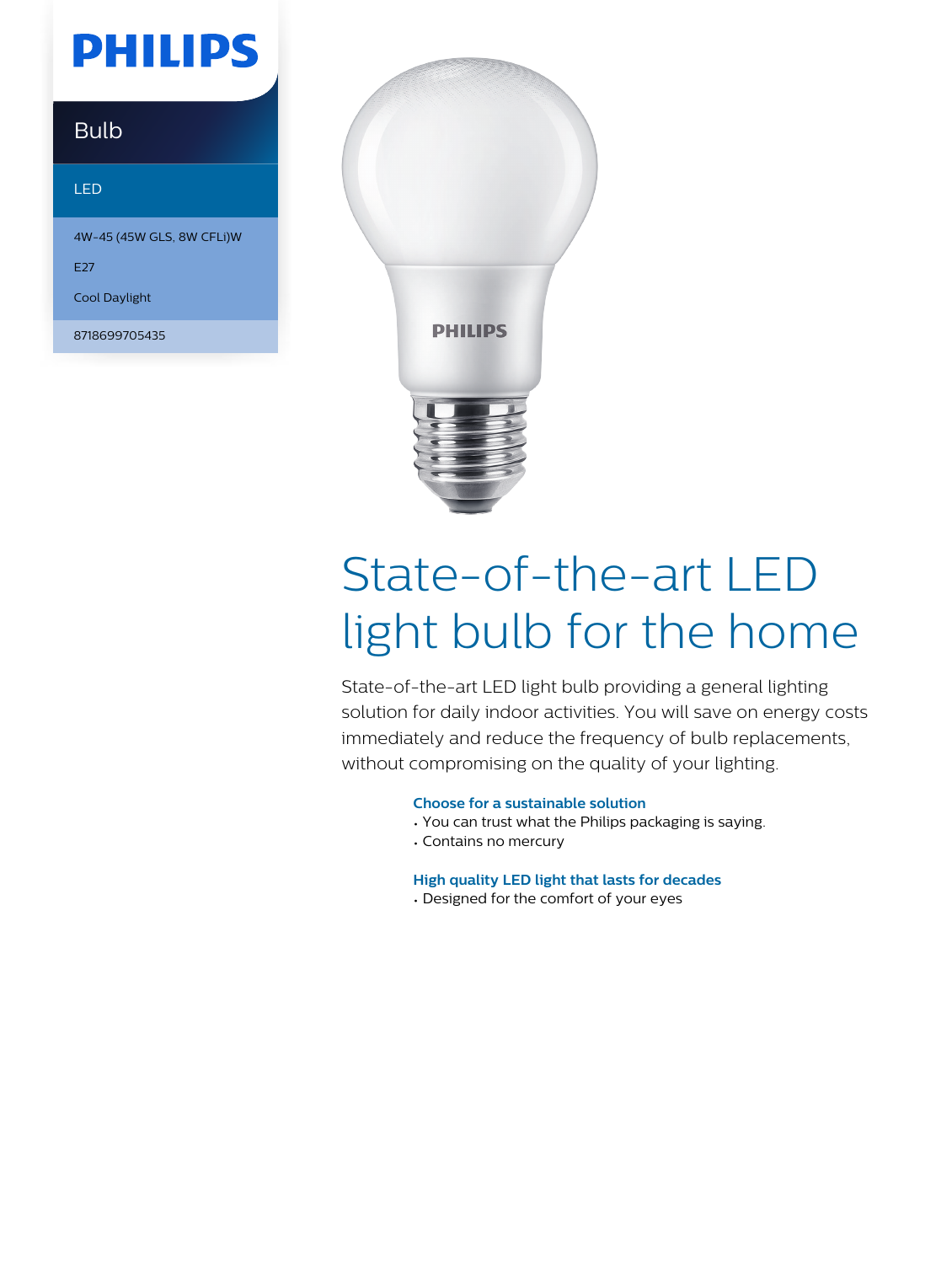### 8718699705435

## **Highlights**

#### **No UV or IR**

The beam of light is free of infra-red meaning no heat is radiated, and no ultra-violet light means that fabric and items under this light won on t fade.

#### **Contains no mercury Designed for the comfort of your eyes**



It's easy to see how harsh lighting can strain the eyes. Too bright, and you get glare. Too soft and you experience flicker. Now you can gently light up your world with LEDs designed to go easy on the eyes, and create the perfect ambience for your home.

### Specifications

#### **Bulb characteristics**

- Dimmable: No
- Intended use: Indoor
- Lamp shape: Non directional bulb
- Socket: E27
- Technology: LED
- Type of glass: Frosted

#### **Bulb dimensions**

- Height: 11 cm
- Weight: 0.03 kg
- Width: 6 cm

#### **Durability**

- Average life (at 2.7 hrs/day): 15 year(s)
- Lumen maintenance factor: 70%
- Nominal lifetime: 15,000 hour(s)
- Number of switch cycles: 50,000

#### **Light characteristics**

- Beam angle: 200 degree(s)
- Color consistency: 6SDCM
- Color rendering index (CRI): 90
- Color temperature: 6500 K
- Light Color Category: Cool Daylight
- Nominal luminous flux: 420 lumen
- Starting time: <0.5 s
- Warm-up time to 60% light: Instant full light
- Color Code: 965 | CCT of 6500K

#### **Miscellaneous**

• EyeComfort: Yes

#### **Other characteristics**

- Lamp current: 38 mA
- Efficacy: 105 lm/W

#### **Packaging information**

- EAN: 8718699705435
- EOC: 871869970543500
- Product title: LEDBulb 4W E27 6500K 230V 2CT/6 9 APR

#### **Power consumption**

- Power factor: 0.4
- Voltage: 220-240 V
- Wattage: 4 W
- Wattage equivalent: 45 W

#### **Product dimensions & weight**

• Length: 11 cm

#### **Rated values**

- Rated beam angle: 200 degree(s)
- Rated lifetime: 15,000 hour(s)
- Rated luminous flux: 420 lumen
- Rated power: 4 W

#### **Technical specifications**

• Frequency: 50-60 Hz